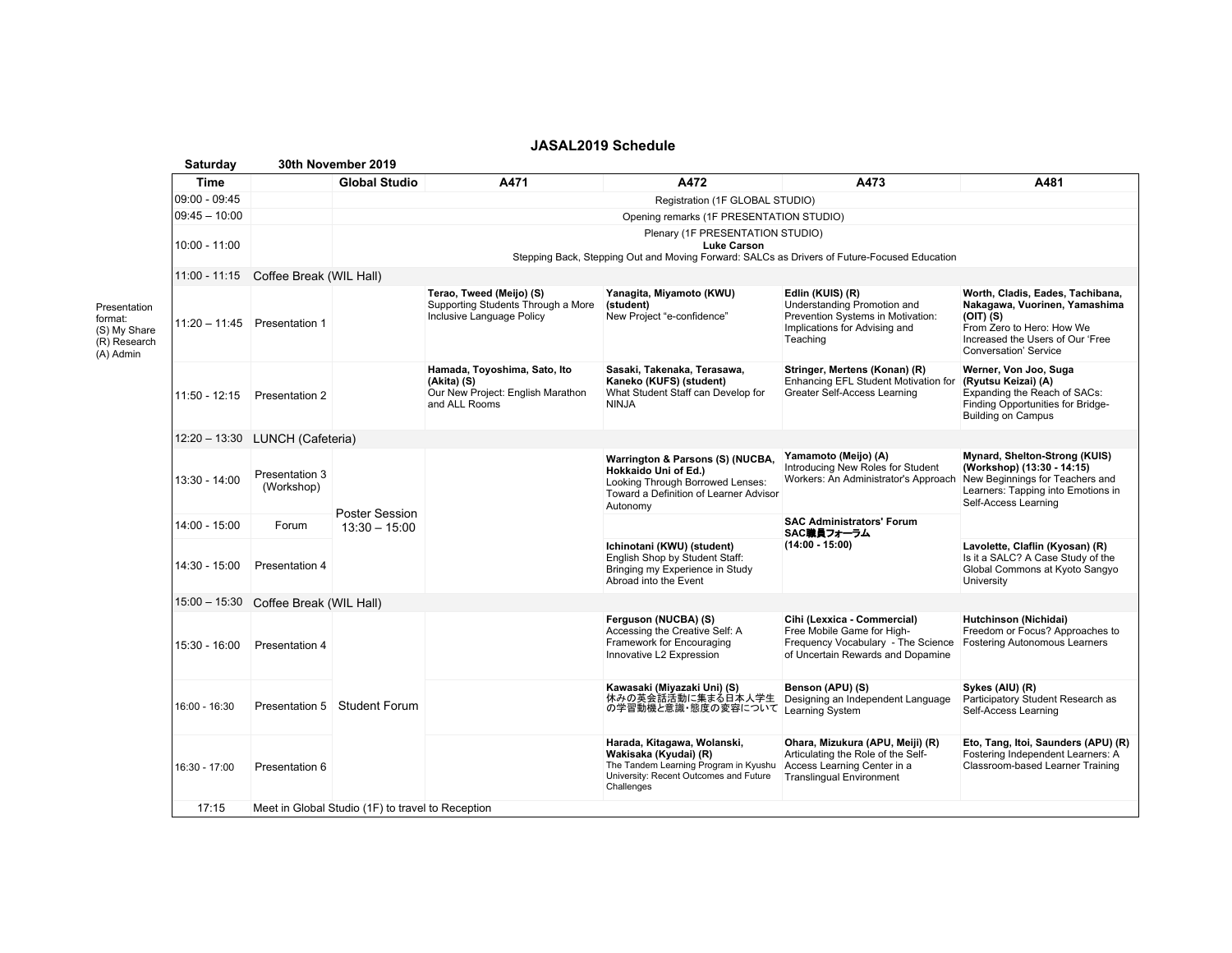# **JASAL2019 Schedule**

**Sunday 1st December 2019**

| <b>Time</b>     |                                       | <b>Presentation Studio (1F)</b>                                                                                                      | A261 (Tech stream)                                                                                                                     | A271                                                                                                                        |  |  |  |  |
|-----------------|---------------------------------------|--------------------------------------------------------------------------------------------------------------------------------------|----------------------------------------------------------------------------------------------------------------------------------------|-----------------------------------------------------------------------------------------------------------------------------|--|--|--|--|
| $09:30 - 10:00$ | Registration (Global Studio)          |                                                                                                                                      |                                                                                                                                        |                                                                                                                             |  |  |  |  |
| $10:00 - 10:25$ | Presentation 7                        | Thornton (Otemon) (R)<br>Incentivising SAC Use: The Role of<br>Different Reward Schemes in Service<br>Uptake at a Self-Access Centre | Andersson (Handai) (S)<br>Can Learning Also Be Fun? Current<br>and Future Considerations for Digital<br>Game-Based L2 Learning         | Fukutome (Yamanashi Gakuin Uni)<br>(S)<br>Discovering the Roles of the<br>Language Learning Advisor: My<br>Personal Journey |  |  |  |  |
| $10:30 - 10:55$ | <b>Presentation 8</b>                 | Hays (TIU) (A)<br>Peers Helping Peers: Daily<br>Management of the English PLAZA                                                      | Peeters (KUIS) (R)<br>The Development of Peer<br><b>Collaboration and Learner Autonomy</b><br>in Online Social Networking Spaces"      | Bennett (KUIS) (S)<br>Transitioning into an Advisor                                                                         |  |  |  |  |
|                 | 11:00 - 11:30 Coffee Break (WIL Hall) |                                                                                                                                      |                                                                                                                                        |                                                                                                                             |  |  |  |  |
| $11:30 - 11:55$ | Presentation 9                        | Peña Clavel (UNAM, Mexico) (S)<br>A Theoretical Proposal for conceiving<br>Mexican SALCs into Learning<br>Ecosystems                 | Chen Jingyi (Handai) (R)<br>自己管理型オンライン学習における動機<br>づけプロセス:仮想学習環境における日<br>本語学習の事例から                                                      | Humphrey (Shantou Uni, China) (S)<br>A Fresh Perspective for "How Do I<br>Improve My English"                               |  |  |  |  |
| 12:00-12:25     | Presentation 10                       | Lee (Gifu Uni) (S)<br>Managing a University English Club<br>as an Advisory Instructor                                                | Allensworth (Handai) (R)<br>Analysis of Reward and Motivation<br>Systems in Commercial and Non-<br>Profit Self-Access Learning Systems | Hayashi & Cai (Handai) (R)<br>対面式タンデム学習における自律的な<br>学習とその変化                                                                  |  |  |  |  |
| $12:30 - 12:50$ |                                       | <b>JASAL AGM (Presentation Studio)</b>                                                                                               |                                                                                                                                        |                                                                                                                             |  |  |  |  |
|                 |                                       | 12::50 - 13:15 Reflection & Closing Remarks (Presentation Studio)                                                                    |                                                                                                                                        |                                                                                                                             |  |  |  |  |
|                 | 13:15 - 14:00 Lunch (Global Studio)   |                                                                                                                                      |                                                                                                                                        |                                                                                                                             |  |  |  |  |